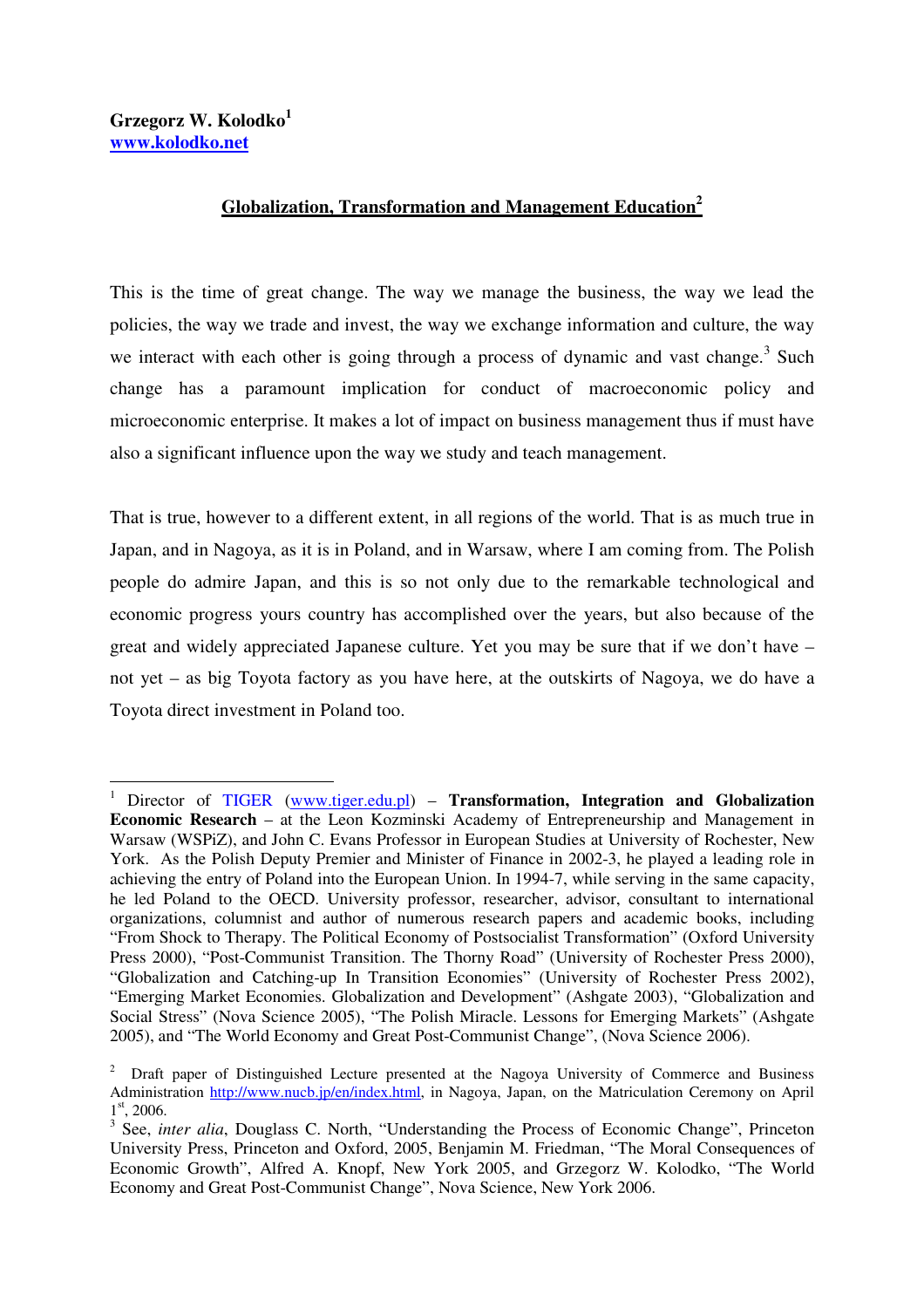It did even happen that a quarter of century ago the then leader of "Solidarity" trade union, and later the President of Poland, Mr. Lech Walesa, had declared that "We will build a second Japan". By the way, I had a privilege to pay together with him an official state visit to Japan in December 1994. However, building "a second Japan" out of Poland has not happened thus far due to many reasons, including also, unfortunately, economic mismanagement when "Solidarity" and her followers took over the economic policy, first at the onset of the 90s and then again at the end of the last decade. Nevertheless, in the meantime we have built a relatively well performing market economy.

Poland is already – since two years – a full-fledged member of the European Union. At the final stage of the reforms leading us to the Union, and at the time of the concluding tough negotiations about the terms of our accession, I was the Deputy Premier and Minister of Finance of Poland. Earlier, in 1996, under my stewardship in the same capacity, Poland has joined the OECD – the Organization of Economic Co-operation and Development – where we have been working since, together with Japan and other countries, on several issues and challenges faced by the advanced industrial economies.

One should know that the Poland's way to the market economy and membership in the European Union, to the nowadays competitiveness with fast growing export-oriented economy being able to export the goods and services of a total value close to 100 billion dollars per year, has been quite bumpy. After the initial "shock without therapy" in 1990-3, when we had lost almost 20 percent of country's GDP, without sufficient progress *vis-à-vis* stabilization and institution building, there was a successful period of "Strategy for Poland" in 1994-7. I had a chance to lead at that time the course of structural reforms and macroeconomic policy and I can assure you that the precondition for a sound policy is a sound economic theory. The same can be said about the successful business management.<sup>4</sup> Unfortunately, in the subsequent four years, in 1998-2001, the economy had been overcooled, if not just overkilled by too restrictive financial policy, so economic growth had come a still

<sup>&</sup>lt;sup>4</sup> On this topic see interesting considerations in Mary Jo Hatch, Monika Kostera and Andrzej K. Kozminski, "The Three Faces of Leadership", Blackwell Publishing, Maldem, MA, 2005. On the major difference between the American (that is the USA) and the European (that is the EU) way of managing the business, see Donald Kalff, "An UnAmerican Business: The Rise of the New European Enterprise Model", Kogan Page, London 2005.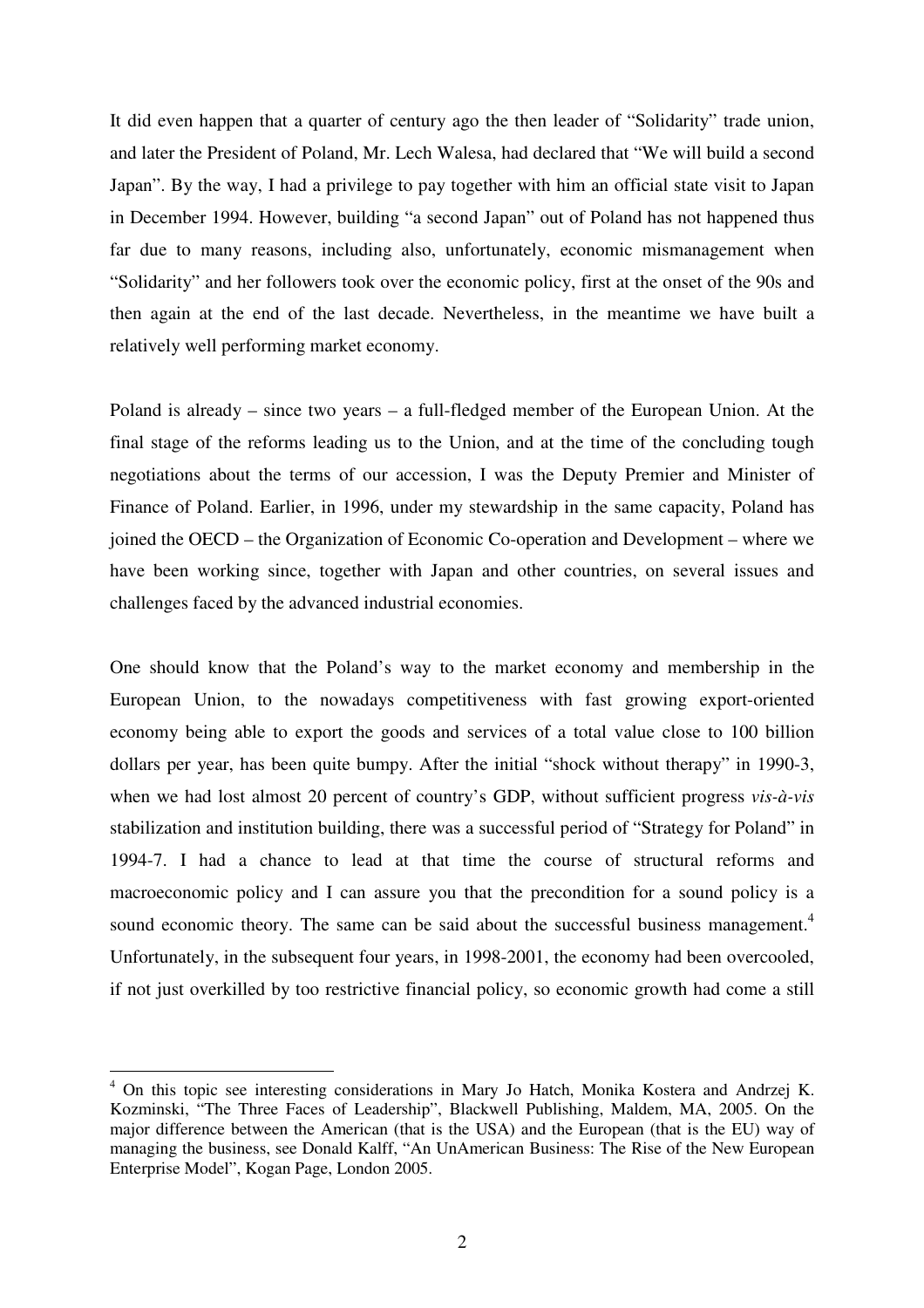by the end of 2001.<sup>5</sup> Later I had joined the government again and soon the GDP was getting momentum one more time; it was growing by 7 percent in the first quarter of 2004. After subsequent slowing down to only 3.2 percent in 2005, this year, in 2006, we may expect the rate of GDP growth hovering around 4.5%, yet it could be higher if only the proper policies have been executed, as it happened already twice during transformation years: in 1994-7 and again in 2001-4 (Chart).

## **FROM SHOCK TO THERAPY The rates of GDP fall/growth and unemployment (in %) in Poland in 1990-2005**



Source: Central Statistics Office, Warsaw.

To be sure, a part of the credit for the progress of Polish economy goes to our entrepreneurs and managers. They are very keen to learn and work hard, they are not afraid of openness and competition with other firms, they are able to adjust all the time to the permanently changing conditions and ups and down of the global economy. These are also the features we teach the

 $\overline{a}$ <sup>5</sup> The annualized rate of growth of real GDP *per capita* in the fourth quarter of 2001 was a meager 0.2 percent, what in Japanese terms implies just a recession.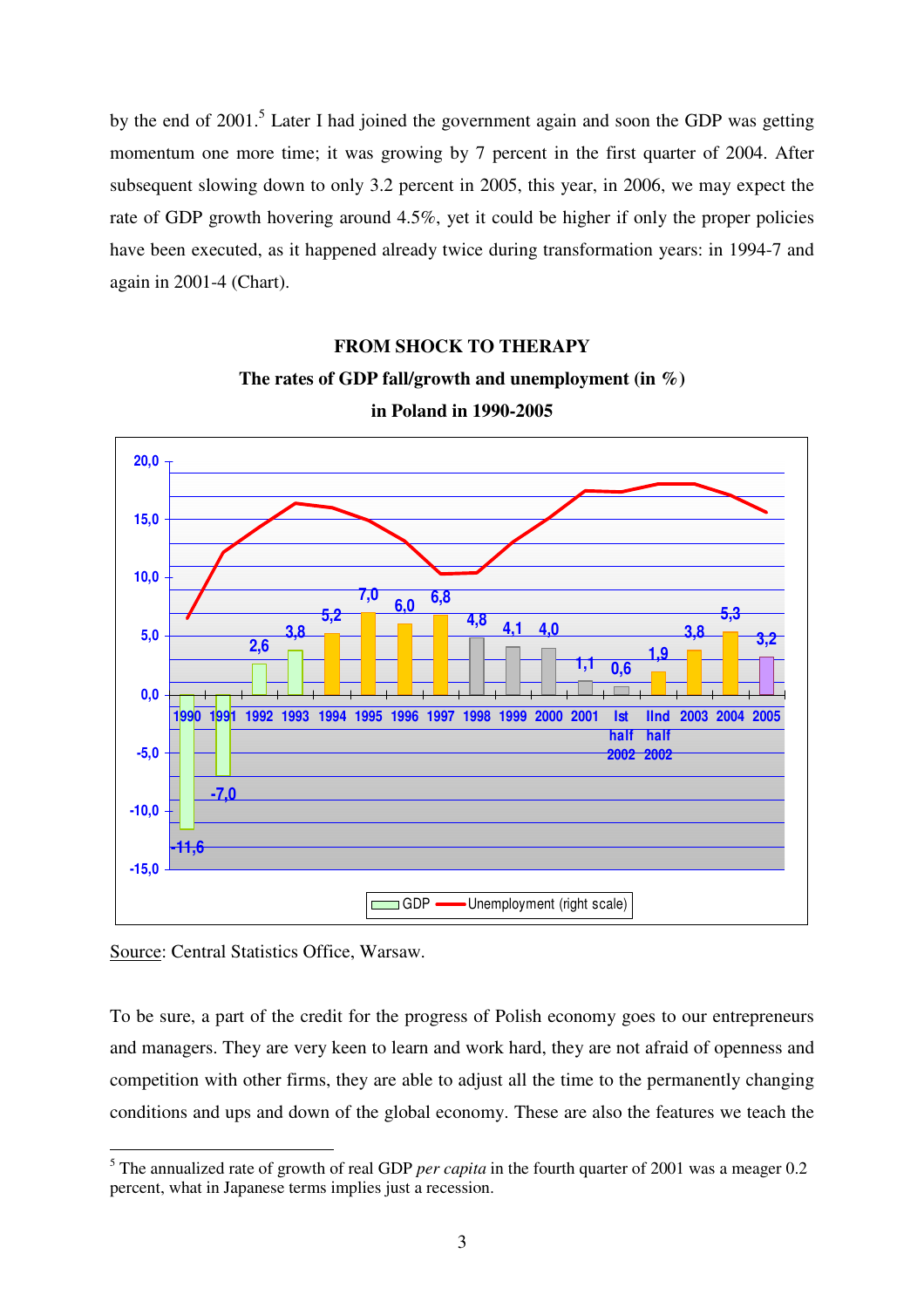students at our commerce universities and business schools. If only the business people and the political leaders are able to tackle the issues in a well co-coordinated way, a country can be fond to sail forward into a better future.

It is widely assumed that the post-communist transformation started in Poland. This is true, but only in part. Although it was indeed in Poland that various processes contributing to this dramatic change gained in the 1980s the greatest momentum, things were not at a standstill in other countries of Central and Eastern Europe, either. Another widespread assumption is that the post-communist transformation was set in motion in 1989, when – first in Poland and then, through a chain reaction engulfing the entire region – 'real socialism collapsed' or, as others would prefer to put it, 'communism was defeated'. There is no doubt that later on Poland has handled the challenges of the great transformation better in many respects than other countries. Hence, after 17 years of an ongoing post-communist transformation toward democratic polity, market economy and civil society, there are certain lessons that other countries, especially the so-called emerging markets, can learn from the Polish experience.<sup>6</sup>

Hence, it is worth to have a closer look at what works and why and what does not work and why.<sup>7</sup> By all means the most important lesson is that the institutions, that are the transparent and clearly defined rules of the market economic game, do matter.<sup>8</sup> But so does the policy. The Polish experience shows without the doubts that the country is able to sustain high speed growth and catch up with more advanced economies only when there is a good combination of both – good quality of institutions and sound policy. I believe the same must be said about the Japanese experience over last dozen or so years. The economy would do much better if only certain structural reforms, aiming at more sound financial sector and more flexible labor

<sup>&</sup>lt;sup>6</sup> See Grzegorz W. Kolodko, "The Polish Miracle. Lessons for the Emerging Markets", Ashgate,

Aldershot, England-Burlington, VT, USA, 2005.

 $<sup>7</sup>$  More on these issues see Grzegorz W. Kolodko, "From Shock to Therapy. The Political Economy of</sup> Postsocialist Transformation"**,** Oxford University Press, Oxford and New York 2000. . The book has been translated in several languages (see www.tiger.edu.pl and www.kolodko.net), including Japanese, in which it has been published as "Shock kara Ryouhou he – Touou ni okeru Post-Shakaishugi no Taisei Ikou kara EU Kamei he", San-Kei-Sha, Nagoya 2005. The other author's publications in Japanese language include: "Shinko shijo niokeru gurobaruka to kyachingu-apu", Ritsumeikan Kokusai Kenkyu, 2003, Vol. 15, No. 3, pp. 409 (111)-453 (155), and "Seido, Seisaku to Keizai-seicho", Okayama Economic Review, 2005, Vol. 37, No. 1, June, pp. 151-172.

<sup>&</sup>lt;sup>8</sup> See more on the meaning of institutions and policies in economic growth in, *inter alia*, Elhanan Helpman, "The Mystery of Economic Growth", The Belknap Press of Harvard University Press, Cambridge, Massachusetts and London 2004, and Grzegorz W. Kolodko, "Seido, Seisaku to Keizaiseicho", Okayama Economic Review, 2005, Vol. 37, No. 1, June, pp. 151-172.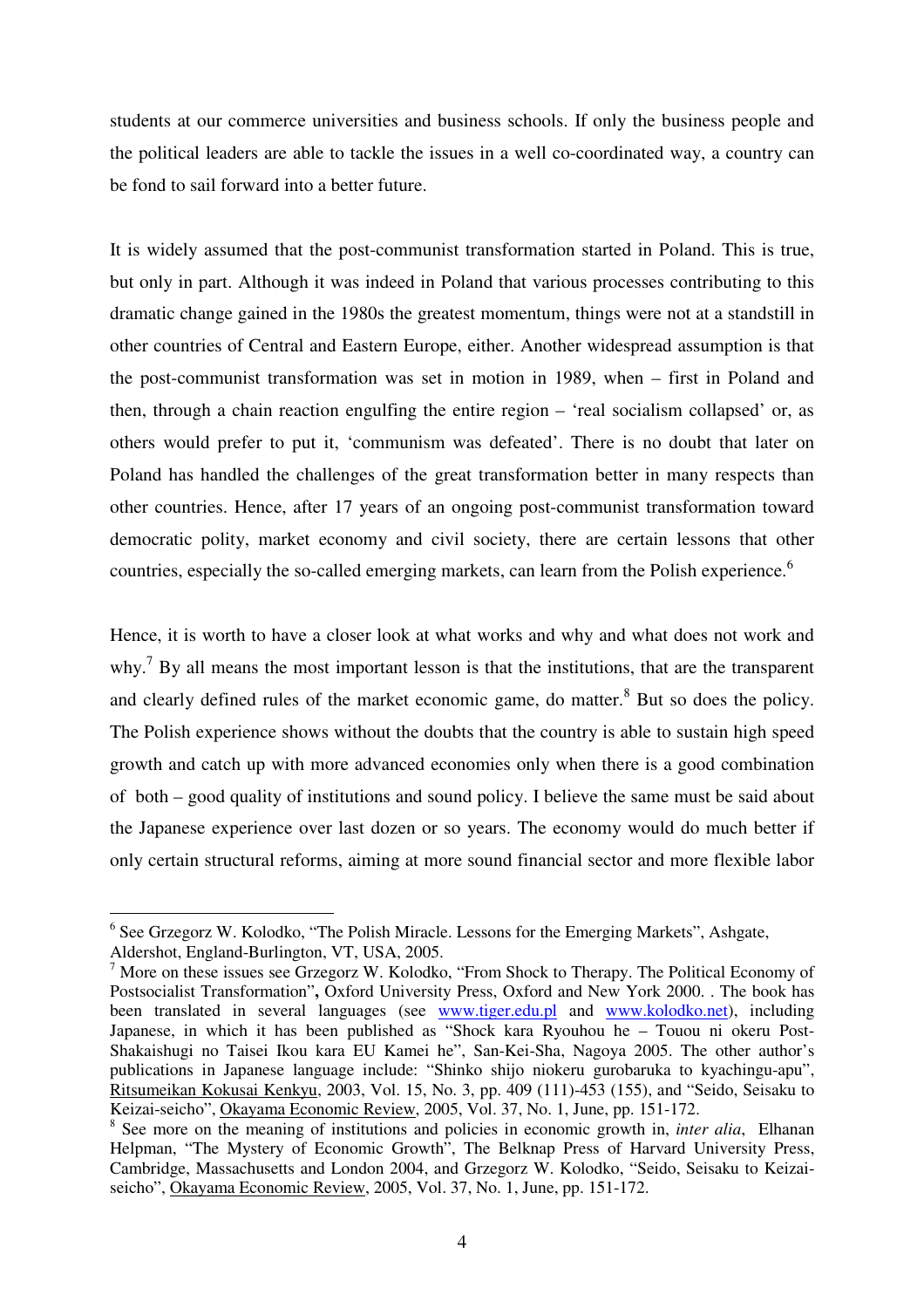market, were carried on time. So, it is a remarkable achievement and good news that Japan's economy is taking off again. After GDP growth of 4.0 percent in the last quarter of 2005 the pace of growth was approaching 5.0 percent in the first quarter of 2006 and it may be forecast that it will stay close to at least 3 percent in both 2006 and 2007.

However, in Poland – as well as in the other post-communist transition economies in East Central Europe and the former Soviet Union – such a pace of growth hardly could be seen as a satisfying one. It is so since we must expand much faster for the simply reason of catching up with the more developed economies.<sup>9</sup> Systemic transformation to a market system, ongoing in a wider context of globalization, gives us, the post-communist countries and societies, a chance to catch-up. Yet only a chance it is, and not all of the countries involved, most often referred to as the "post-communist emerging markets", are able to take advantage of such chance. This is so because the globalization brings both, not only the new chances and possibilities – for the individuals and businesses, for the regions and nations – but it also creates a new risk and threats.<sup>10</sup> Hence, there is a necessity to exercise a great deal of professionalism in both, the policy-making on macroeconomic scale and business management on the enterprise level.

The momentous changes in Poland at the turn of the  $20<sup>th</sup>$  century also teach us quite a few lessons on the borderline between business management, economics and politics. This is a compulsory curriculum for all, since everyone has to learn the hard way the relevant interrelationships. Even so, it would be unreasonable not to examine the experiences of others. The Poles have learned a great deal, too, analyzing other 'interesting cases', but some persons in charge of the governments' policies and business management could have done better in this respect. In particular, each of the four stages of the Polish transformation of 1989-2005 enumerated above demonstrates that in order to attain economic success, it is necessary to combine a technocratic and a social approach. And that is what we pay a lot of attention to in our management education. Business professionalism does matter! But social responsibility and political accountability do matter no less.

<sup>&</sup>lt;sup>9</sup> More on this subject see Grzegorz W. Kolodko, "Globalization and Catching Up in Transition Economies", University of Rochester Press, Rochester, NY and Woodbridge, Suffolk, UK, 2002.

<sup>&</sup>lt;sup>10</sup> See, *inter alia*, Will Hutton and Anthony Giddens (eds.) "Global Capitalism", The New Press, New York 2000, Joseph E. Stiglitz, "Globalization and Its Discontents", W. W. Norton & Company, New York-London 2002, and Grzegorz W. Kolodko (ed.), "Emerging Market Economies. Globalization and Development*"*, Ashgate, Aldershot, England-Burlington, VT, USA 2003, and Grzegorz W. Kolodko (ed.), "Globalization and Social Stress", Nova Science Publishers, New York 2005.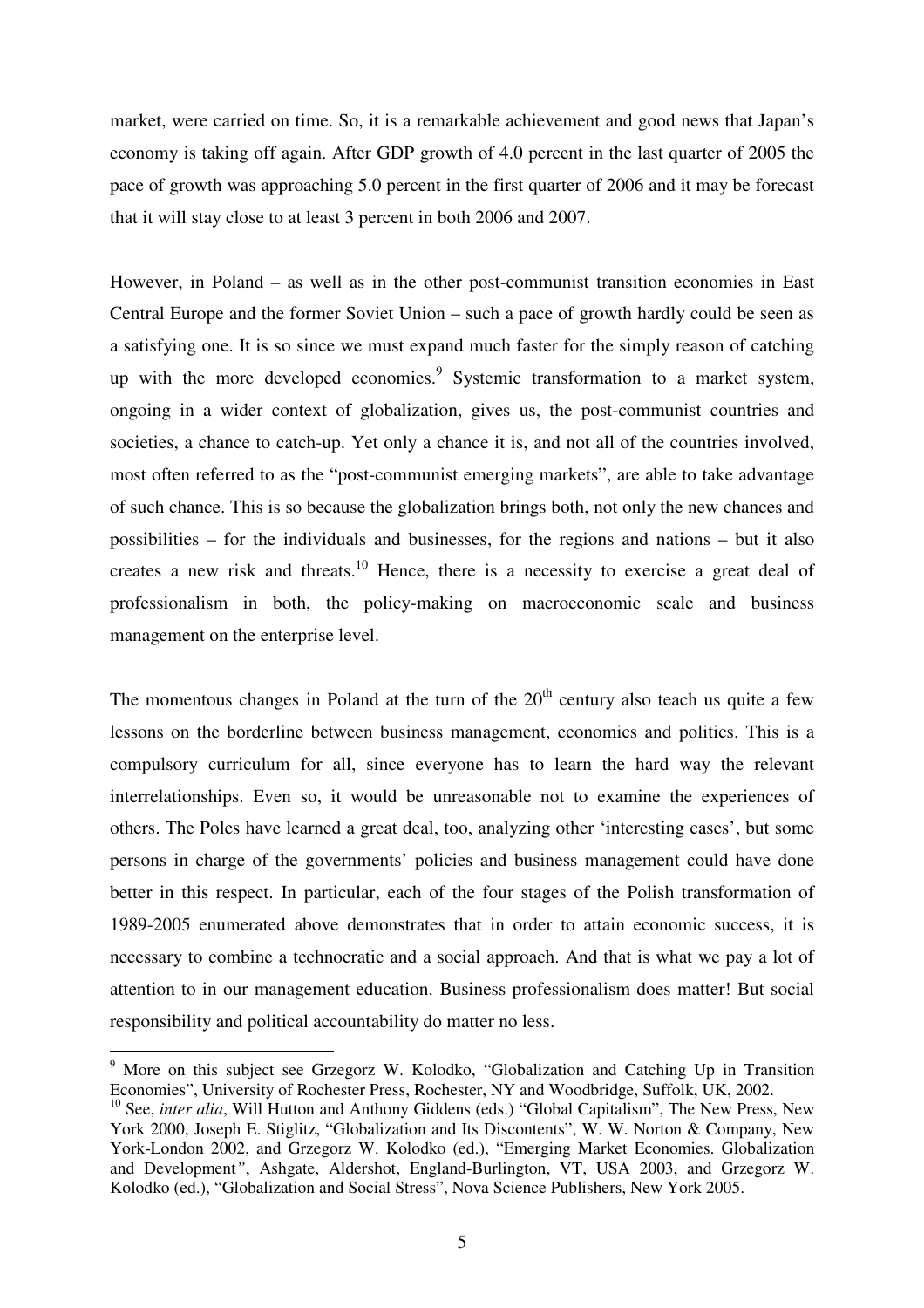First of all, aside of my political involvements and engagements as the consultant to such global organizations as the World Bank and the International Monetary Fund, I am an academic researcher and a lecturer. I am a professor at the Leon Kozminski Academy of Entrepreneurship and Management in Warsaw, Poland, where I am also the founder and Director of the TIGER – Transformation, Integration and Globalization Economic Research. My lecturing and policy-oriented research is hence based not only on the theoretical studies, but also on vast own experience from active policy-making, practical exercise, and traveling a lot worldwide. I have explored 120 countries and I have visited Japan several times in different capacities – as a researcher, as Polish Deputy Premier and as a tourist. Since I was here for the first time in 1989 – the year when we had started our transformation to the market economy – the things have changed tremendously everywhere and I believe that much more in my country and region than in yours. Yet than and now one can learn a lot from the experience of the others. Be sure to remember about it all the time. The more you learn, the more you are keeping asking the questions and looking after the proper answers, the more you know and understand. And the more knowledgeable a person becomes, the easier it is to be successful in one's professional life, especially at the era of expansion of knowledge-based economy and at the time of fierce competition.

Since the onset the Leon Kozminski Academy of Entrepreneurship and Management has been committed to education in a wide range of business and management related areas. Our quest for excellence has been recognized several times when the Academy has been ranked as the best among the private higher education institutions and best among over hundred business schools in Poland. The Academy employs outstanding scholars from Poland and from abroad, and is frequently visited by distinguished professors, including the Nobel Prize winners as well as renowned members of the business community and political leaders. A set of outstanding scholars and politician has contributed to the Academy & TIGER Distinguished Lecture Series and TIGER Working Paper Series and both these papers series are available on our website at www.tiger.edu.pl .

The Academy offers a bachelor program in finance, to be followed by a graduate program leading to a master's degree in finance. We also offer a master degree in management and marketing, administration and business-oriented psychology as well as a bachelor program in sociology. Another opportunity to study is a graduate program organized under the auspices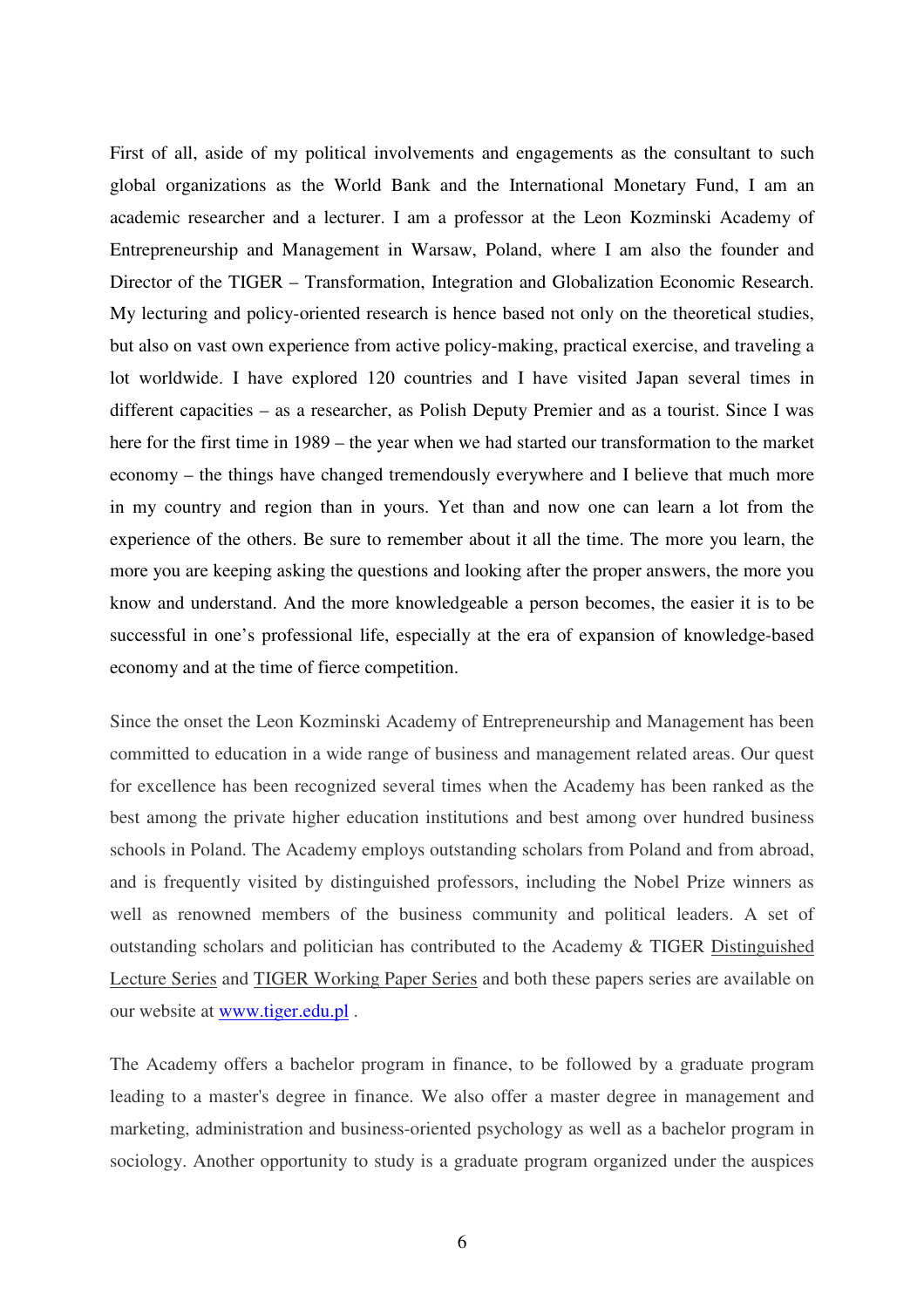of the Alliance for Business Education, which includes four renowned universities and business schools: Audencia Nantes Ecole de Management from France, Bradford University from the United Kingdom, Escuela de Alta Direccion y Administraction-EADA from Spain and the Kozminski Academy. As one may read at our internet website $1$ :

*In addition to offering the skills and knowledge, our educational offer is designed to expose participants to the regimen, commitment and sense of urgency that companies demand from their executives, while maintaining a balanced, equitable approach to the community at large. Regardless of your specialization we pay special attention to developing skills such as* 

*leadership, team building, decision-making, communication and presentation.* 

The introduction of these new programs represents an important step forward in our dynamic development. It complements the existing programs offered in English such as MBA in International Business, Postgraduate Diploma in Marketing, Bradford University MA in International Business and Management and bachelor studies in marketing. Our Rector and the founder of the Academy – distinguished professor Andrzej K. Kozminski – is convinced that "…these new developments will satisfy the ambitions of those who wish to become successful professionals, entrepreneurs and responsible leaders in the demanding international business environment."<sup>12</sup>

Internationalization of the Academy constitutes an integral part of the European Union policy enhancing the mobility of students. Exchange programs create an exceptional occasion for the students to develop their international and worldwide contacts and get the multicultural experience. In the reality of the ongoing globalization and still growing interdependence, and in our regional context in the reality of the process of European integration, understanding of different cultures is necessary to operate successfully on the market. This factor is so obvious in Japan and many other Asian countries, yet is somehow different in the context of young, emerging markets of East Central Europe and the former Soviet Union. The same can be said about emerging China where, together with the soaring economy, the business schools and management studies are mushrooming.

 $11$  See more details on  $\frac{http://www.kozminski.edu.pl/business_school_europe.jsp.$ 

<sup>&</sup>lt;sup>12</sup> See his statement on the Kozminski Academy website at http://www.kozminski.edu.pl/resources/?rid=11489.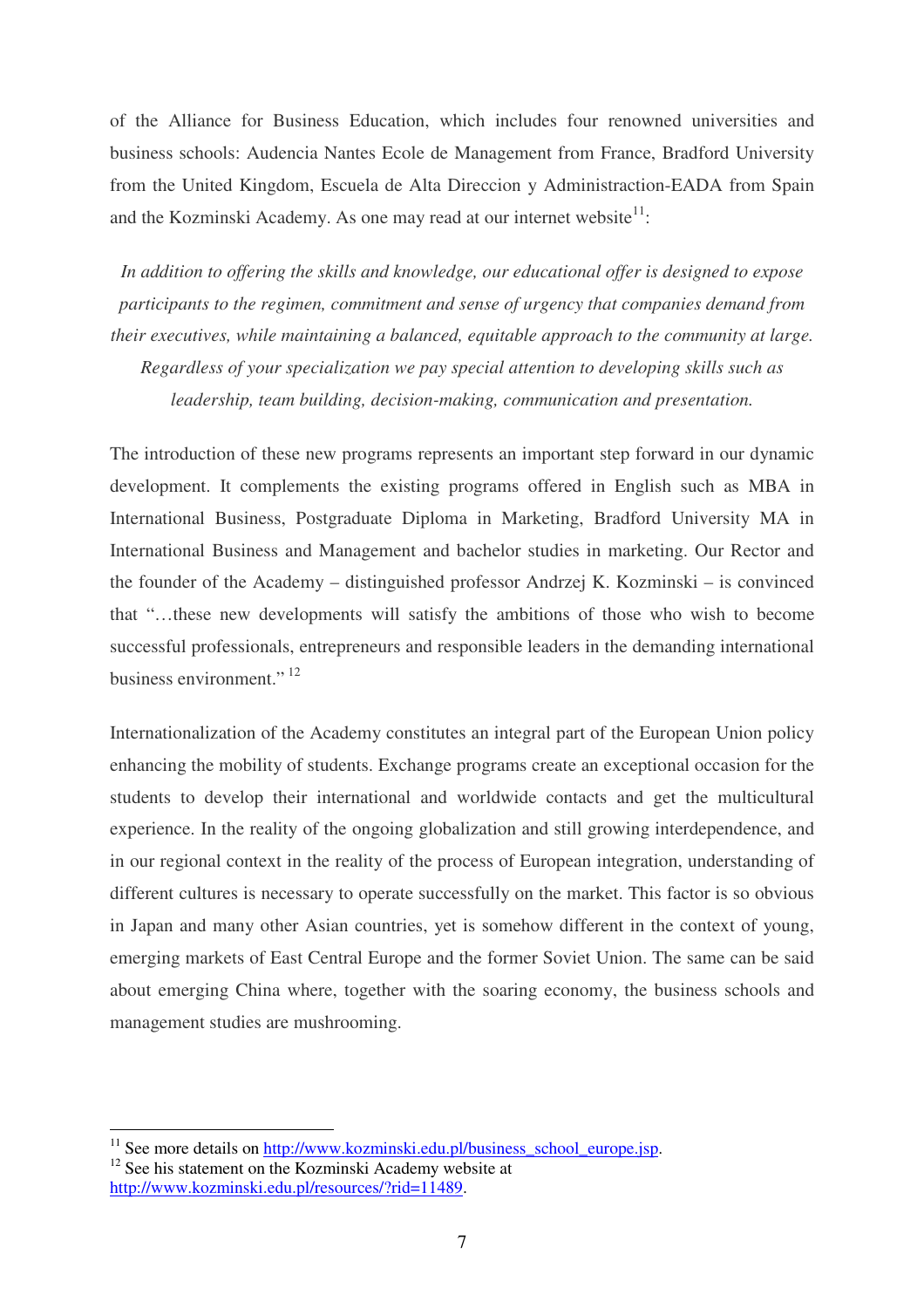As it is stated on our website<sup>13</sup>, which I invite you to visit from time to time,

*In the area on internationalization the Kozminski Academy not only wants the students to be prepared to work and live in an international, or even global, environment, but also to contribute a specifically Polish element to the international mosaic. Therefore we send and receive students under the EU Socrates/Erasmus programs, as well as under bilateral agreements (to the countries not involved in the Erasmus program, or institutions not able to sign more Erasmus agreements).* 

The Academy's involvement in the Socrates/Erasmus exchange program started already in 1999/2000. Since that time, during last seven years, almost 400 students have been studying abroad. We enjoy the co-operation with best universities of commerce and business schools in several countries, including Germany, Spain, France, Denmark, Finland, U.K. and Sweden in Europe as well as some leading institutions in USA, Canada, China and Japan. Agreements that have been signed between the universities and schools play a key role in conceding the full academic recognition of courses taken abroad. Such co-operation has been very successful. Thus the growing network of working together teaching institutions consist of most of Europe, including Russia and several former Soviet republics. The Academy also cooperates with teaching institutions in the USA, India, Israel, Mexico, Costa Rica, and – of course – in Japan.

From this perspective our collaboration with the Nagoya University of Business and Commerce is very fruitful and greatly appreciated. We are looking forward to continue this cooperation on both fields, the research and education, and I do hope that some of the young students which start today their education endeavor at this distinguished university, will have a possibility to visit my beautiful country, Poland, and will pay a visit to our Academy, to learn what's new there and how we are tackling the issues of business management in the environment of still growing international and global competition.

<sup>&</sup>lt;sup>13</sup> See more details on http://www.kozminski.edu.pl/business\_school\_europe.jsp.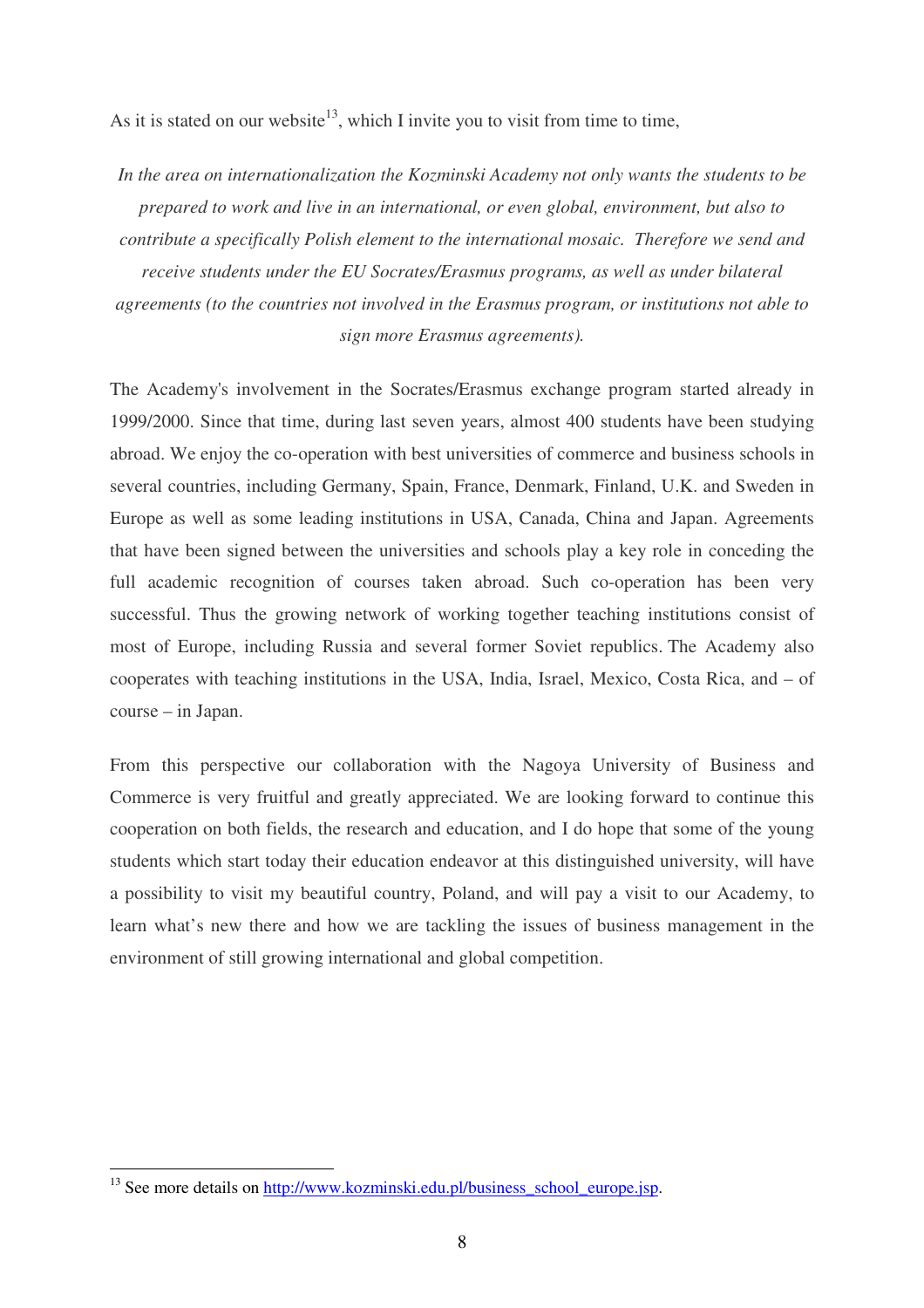## **References**

Friedman, Benjamin M. (2006), "The Moral Consequences of Economic Growth", Alfred A. Knopf, New York 2005, and Grzegorz W. Kolodko, "The World Economy and Great Post-Communist Change", Nova Science, New York.

Hatch, Mary Jo, Monika Kostera, and Andrzej K. Kozminski (2005), "The Three Faces of Leadership", Blackwell Publishing, Maldem, MA.

Helpman, Elhanan (2004), "The Mystery of Economic Growth", The Belknap Press of Harvard University Press, Cambridge, Massachusetts and London.

Hutton, Will and Anthony Giddens (eds.) (2000), "Global Capitalism", The New Press, New York.

Kalff, Donald (2005), "An UnAmerican Business: The Rise of the New European Enterprise Model", Kogan Page, London.

Kolodko, Grzegorz W. (1989), "*Syakai-syugi ni okeru keizai hatten junkan",* Monthly Journal of Institute of Developing Economies, Kyoto University, Vol. 30, No. 7

\_\_\_\_ (2000), "From Shock to Therapy. The Political Economy of Postsocialist Transformation", Oxford University Press, Oxford and New York.

\_\_\_\_ (2002), "Globalization and Catching Up In Transition Economies", University of Rochester Press, Rochester, NY and Woodbridge, Suffolk, UK.

\_\_\_\_ (2003), "Shinko shijo niokeru gurobaruka to kyachingu-apu", Ritsumeikan Kokusai Kenkyu, Vol. 15, No. 3, pp. 409 (111)-453 (155).

\_\_\_\_ (2005), "Shock kara Ryouhou he – Touou ni okeru Post-Shakaishugi no Taisei Ikou kara EU Kamei he", San-Kei-Sha, Nagoya.

\_\_\_\_ (2005), "Seido, Seisaku to Keizai-seicho", Okayama Economic Review, Vol. 37, No. 1, June, pp. 151-172.

(2006), "The World Economy and Great Post-Communist Change", Nova Science Publishers, New York.

Kolodko, Grzegorz W. (ed.) (2003), "Emerging Market Economies. Globalization and Development*"*, Ashgate, Aldershot, England-Burlington, VT, USA.

\_\_\_\_ (2005), "Globalization and Social Stress", Nova Science Publishers, New York.

\_\_\_\_ (2005), "The Polish Miracle. Lessons for the Emerging Markets", Ashgate, Aldershot, England-Burlington, VT, USA.

North, Douglass C. (2005), "Understanding the Process of Economic Change", Princeton University Press, Princeton and Oxford.